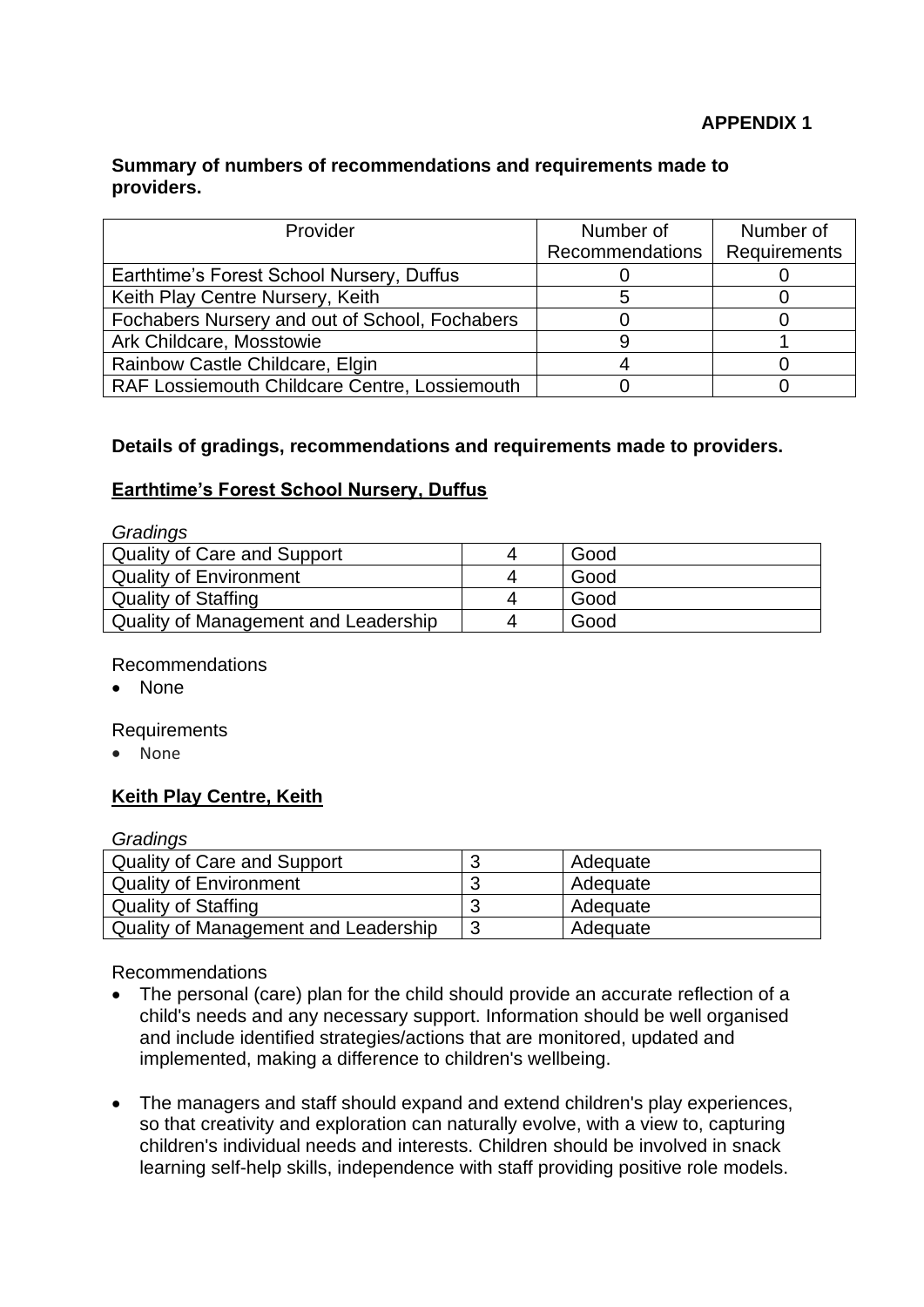- Children should be able to enjoy a rich environment that has a wealth of interesting opportunities and encourages them to be imaginative, inventive and creative. This could be achieved through: a) play areas that are well thought out and arranged to provide greater choice b) a wider variety of resources/play equipment that includes real life, scrap and natural materials both indoors and outdoors
- The manager should ensure that training and development supports staff to provide quality experiences for children. This should be achieved through: a) tiered line management induction/supervision with individual staff b) how training will be implemented in practice with a view to making a difference c) shared learning within the staff team and an opportunity to reflect on practice and methods of recording/evaluation such as personal care plans/medication for example
- A continuous and well-judged pace of change linked to strong self evaluation for improvement should be established, so that there is a positive impact on outcomes for children. This could be achieved through:

a) an evaluation of the outcomes related to area for improvement

- b) the involvement of staff, children and parents/carers
- c) observation and reflection by both the manager and staff.

# Requirements

• None

# **Fochabers Nursery and Out of School, Fochabers**

## *Gradings*

| <b>Quality of Care and Support</b>   | C   | <b>Very Good</b> |
|--------------------------------------|-----|------------------|
| <b>Quality of Environment</b>        | O   | <b>Very Good</b> |
| <b>Quality of Staffing</b>           | N/A |                  |
| Quality of Management and Leadership | N/A |                  |
| .                                    |     |                  |

*(N/A = not assessed)*

Recommendations

• None

Requirements

• None

# **Ark Childcare, Mosstowie**

| Gradings                             |   |          |
|--------------------------------------|---|----------|
| <b>Quality of Care and Support</b>   | 3 | Adequate |
| <b>Quality of Environment</b>        |   | Weak     |
| <b>Quality of Staffing</b>           |   | Weak     |
| Quality of Management and Leadership |   | Weak     |

(N/A – Not Assessed)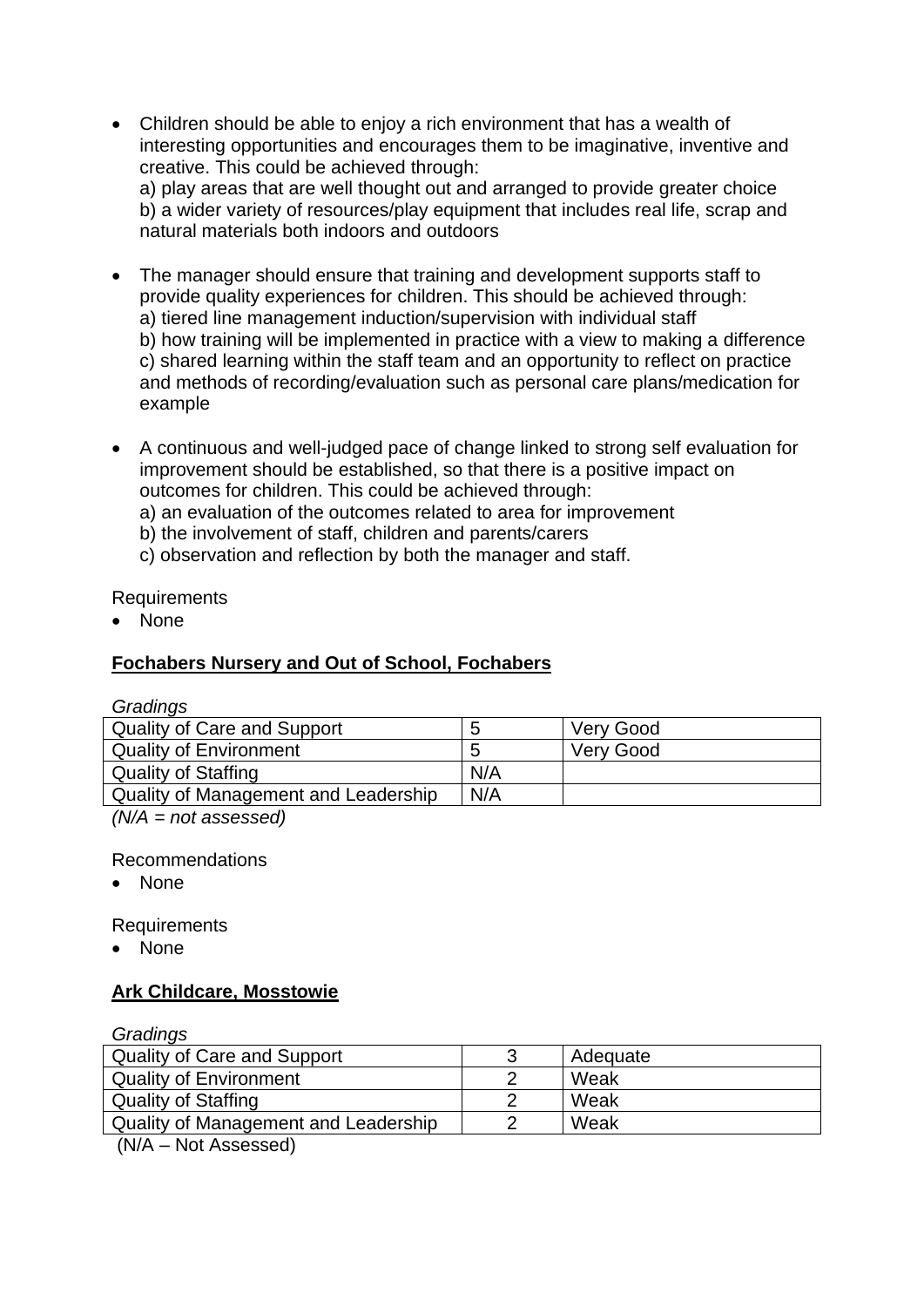## Recommendations

- The personal (care) plan for the child should provide an accurate reflection of a child's needs. Information should be well organised and updated so that it is meaningful and incorporates identified strategies/actions that help to maintain a co-ordinated approach to wellbeing.
- Children should have positive eating experiences that provides the following: a) a quiet, peaceful area with appropriate tables, chairs and cutlery b) encourages independence and self-help skills c) staff sitting with children to enhance social interaction and to support a positive learning experience.
- To support children's wellbeing, medication should always be provided in its original container with the dispensing/product label, has not expired and is stored safely.
- The provider/manager should put methods in place so that good infection control practices are consistently followed to promote the safety and wellbeing of the children. The environment should be clean and well maintained and take into consideration, design guidance for early learning and childcare and out of school care settings.
- Children should be able to enjoy a rich and challenging environment that is equipped and furnished to meet needs and provides a wealth of rich and interesting opportunities. This would encourage creativity and exploration to evolve naturally, to support wellbeing and learning. This could be achieved through:

a) play areas that are well thought out and arranged to provide greater choice; storage should give consideration to accessibility and appeal, for children of all ages

b) a wider variety of inspirational play resources/play equipment that include real life, open ended and natural materials both indoors and outdoors c) cosy and inviting quiet spaces for children to recuperate and relax and sleep equipment that promotes wellbeing and comfort.

• The manager/provider should ensure that staff are supported to develop the necessary skills to provide quality experiences for children. This should be achieved through:

a) tiered line management induction/supervision with individual staff b) the development of a central training plan that identifies individual and group learning needs that is effectively monitored

c) an evaluation of the impact of training, how it will be implemented in practice with a view to making a difference

d) shared learning within the staff team and an opportunity to reflect on practice and methods of recording/evaluation such as personal care plans/medication for example.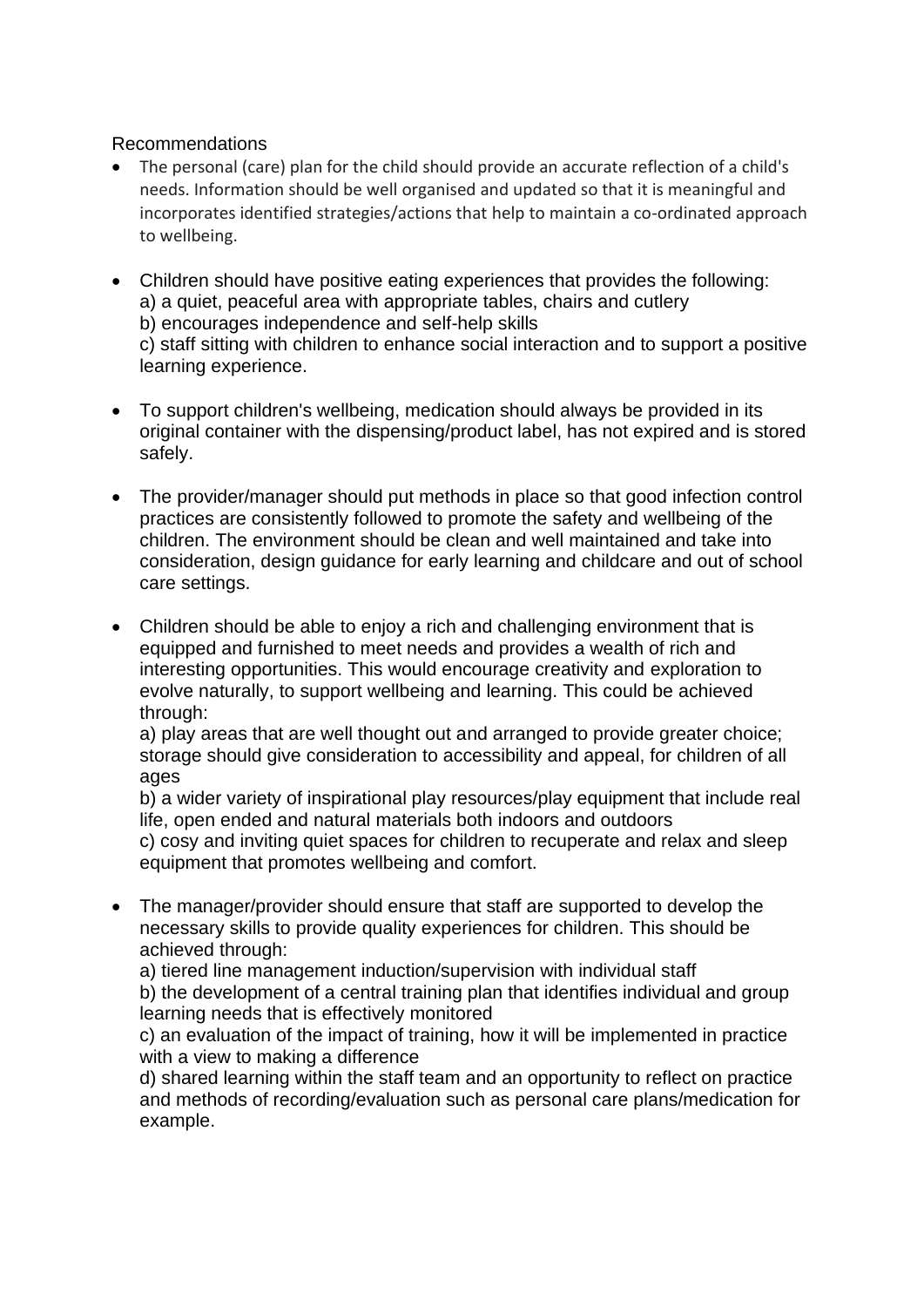- The provider/manager should consider what action to take for staff that have not gained their registration within six months. Such as carrying out a risk assessment or creating an action plan for the worker to achieve registration, suspending the worker's contract or redeploying the worker to a role that does not need registration.
- The manager should establish a continuous and well-judged pace of change linked to strong self evaluation for improvement, so that there is a positive impact on outcomes for children. This could be achieved through: a) a robust evaluation of the outcomes related to area for improvement, staff meetings could be a conduit for monitoring through a concise minute and action

plan

b) the involvement of staff, children and parents/carers

c) observation and reflection by both the manager and staff

d) monitoring methods of practice such as administration of medication, personal care plans, accidents/incidents, for example.

• The provider and manager should undertake a thorough evaluation of the premises that incorporates and embraces change, that leads to creating a high quality caring and learning environment. Giving recognition to the importance of interactions and experiences for children. Taking account of the following: a) sufficient and appropriate dispersal of staff

b) space ratios

c) the location of and design of facilities related to tasks such as nappy changing, toileting and hand washing.

## Requirements

• In order to ensure that staff required to register with the Scottish Social Services Council complete registration within six months of commencing in post. The provider must ensure that staff make an application to do so as soon as possible following appointment, so that they are registered by the required date of registration by 30 August 2019.

# **Rainbow Castle Childcare, Elgin**

| Gradings                             |          |
|--------------------------------------|----------|
| <b>Quality of Care and Support</b>   | Good     |
| <b>Quality of Environment</b>        | Adequate |
| <b>Quality of Staffing</b>           | Adequate |
| Quality of Management and Leadership | Adequate |

*Gradings*

## Recommendations

• Children should have an environment that has measures in place to reduce noise levels to minimise the potential for a detrimental effect on children. Consideration should be given to introducing more soft furnishing, drapes and quiet/relaxing areas, including a well resourced, stimulating and inviting home corner.